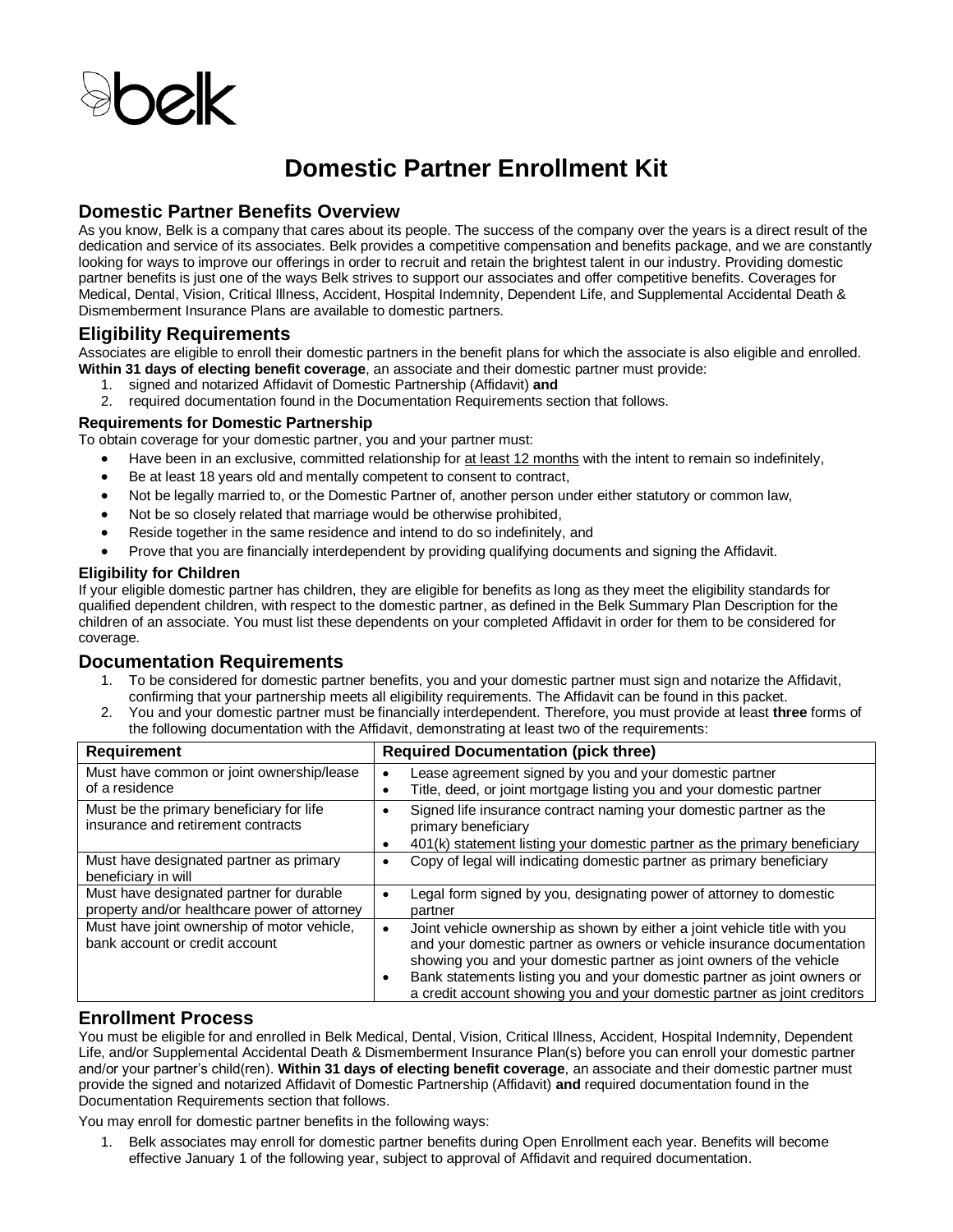- 2. New Belk associates may enroll for benefits upon hire. Coverage for eligible domestic partners will be effective once enrolled, subject to approval of Affidavit and required documentation.
- 3. Associates may enroll for benefits within 31 days of a qualified family status change. Coverage for eligible domestic partners will be effective once enrolled, subject to approval of Affidavit and required documentation.

Examples of qualified family status changes involving domestic partners include:

- o Associate is in a domestic partnership that has just met the 12 month requirement,
- o Eligible domestic partner loses health coverage at his or her employer because he or she has been terminated from employment or changes from full-time to part-time or part-time to full-time, or
- o Eligible domestic partner has or adopts a child.

#### *How to Enroll Your Domestic Partner:*

- 1. Read this packet and familiarize yourself with the eligibility requirements and enrollment process. If you qualify to add your domestic partner and/or your partner's child(ren), elect the proper coverages in Workday.
- 2. Sign the enclosed Affidavit (pages 5 and 6) and have it notarized.
- 3. Collect the required documents (at least 3) and attach to the signed and notarized Affidavit.
- 4. Make a copy of the Affidavit and required documents to keep for your records.
- **5.** Send Affidavit and required documents via email or fax to: **Email:** HRSharedServices@belk.com

 **Fax:** 704.329.0968 **Attn:** Benefits

For questions regarding your benefits and/or benefits enrollment process, please contact Belk HR Shared Services at 1-800- 588-3700 between 8:00 AM and 5:00 PM EST.

# **Costs**

Adding a domestic partner and/or domestic partner's child(ren) to your Medical, Dental, Vision, Critical Illness, Accident, Hospital Indemnity, Dependent Life, and/or Supplemental Accidental Death & Dismemberment Insurance Plan(s) costs the same as adding a spouse to these plans, but with added tax implications. A more detailed summary of the benefit coverage premiums is located in your benefits materials available each year prior to Open Enrollment or by going online to www.mybelkbenefits.com.

# **Tax Implications**

#### **Issues to Consider**

Typically, the portion of premiums associates pay for coverage under the Medical, Dental, Vision, Critical Illness, Accident, Hospital Indemnity, Dependent Life, and/or Supplemental Accidental Death & Dismemberment Insurance Plan(s) of an associate, spouse, or child of an associate, are deducted from their paycheck on a pre-tax basis; meaning that no taxes are paid on dollars put toward these plan coverages. However, domestic partners are not recognized as spouses under federal law. For this reason, **the portion of premiums paid by a Belk associate for a domestic partner, and/or for dependent(s) of a domestic partner, will be deducted from paychecks on a post-tax basis.** 

Additionally, unless a domestic partner is considered the dependent of an associate for tax purposes under Sections 105(b) and 152 of the Internal Revenue Code, the Internal Revenue Service treats the portion of the domestic partner premium paid by Belk as part of the associate's gross income. This amount is added ("imputed") to the associate.

#### **Imputed Income**

As you know, Belk pays for part of the cost of your medical coverage. The amount that Belk covers combined with your own contribution to providing healthcare coverage for your domestic partner are the same as they would be for covering a spouse. However, you will pay taxes on the value of Belk's subsidy for covering your domestic partner, and/or for dependent(s) of a domestic partner. The only exception to this rule is if your domestic partner, and/or for dependent(s) of a domestic partner, qualifies as your tax dependent(s) for purposes of Sections 105(b) and 152 of the Internal Revenue Code.

Under current law, if you receive coverage for a domestic partner, and/or for dependent(s) of a domestic partner, who is not your tax dependent, the value of that person's medical coverage *less* what you paid (on an after-tax basis) for that coverage is taxable to you. This difference works out to be the amount that Belk pays to provide coverage for your domestic partner, and/or for dependent(s) of a domestic partner. The amount is treated as income to you and is subject to federal income taxes and FICA. Additional income shown on your payroll statements throughout the year is subject to withholding and will be reported on your Form W-2 at the end of each year. However, the additional income will not be included when calculating other Belk benefits, such as life insurance.

The example on the following page illustrates the effect that enrolling for domestic partner benefits can have on your pay. Costs shown in the example are estimates and are for illustrative purposes only.

#### **Imputed Income Example**

Let's assume that Jamie is a full-time active employee, earning \$850 per bi-weekly pay period. Jamie and her domestic partner meet all eligibility requirements and their signed Affidavit of Domestic Partnership has been approved. Jamie has elected Associate + Spouse coverage under Jamie's employer medical plan to cover herself and her domestic partner. They are both non-smokers.

Jamie's contribution for the Associate + Spouse coverage is \$227, which consists of \$77 for Jamie's coverage and \$150 for her domestic partner's coverage. In addition, Belk pays \$435 for the coverage, which consists of \$212 for Jamie and \$223 for her domestic partner.

Under federal tax law, the value of the domestic partner coverage less what Jamie pays for it (on an after-tax basis) is taxable to Jamie and is the same amount that Belk provides for the domestic partner coverage. Assuming Jamie's federal tax rate is 25% (your tax rate may differ), here is what the effect of electing coverage for her domestic partner will have on her pay: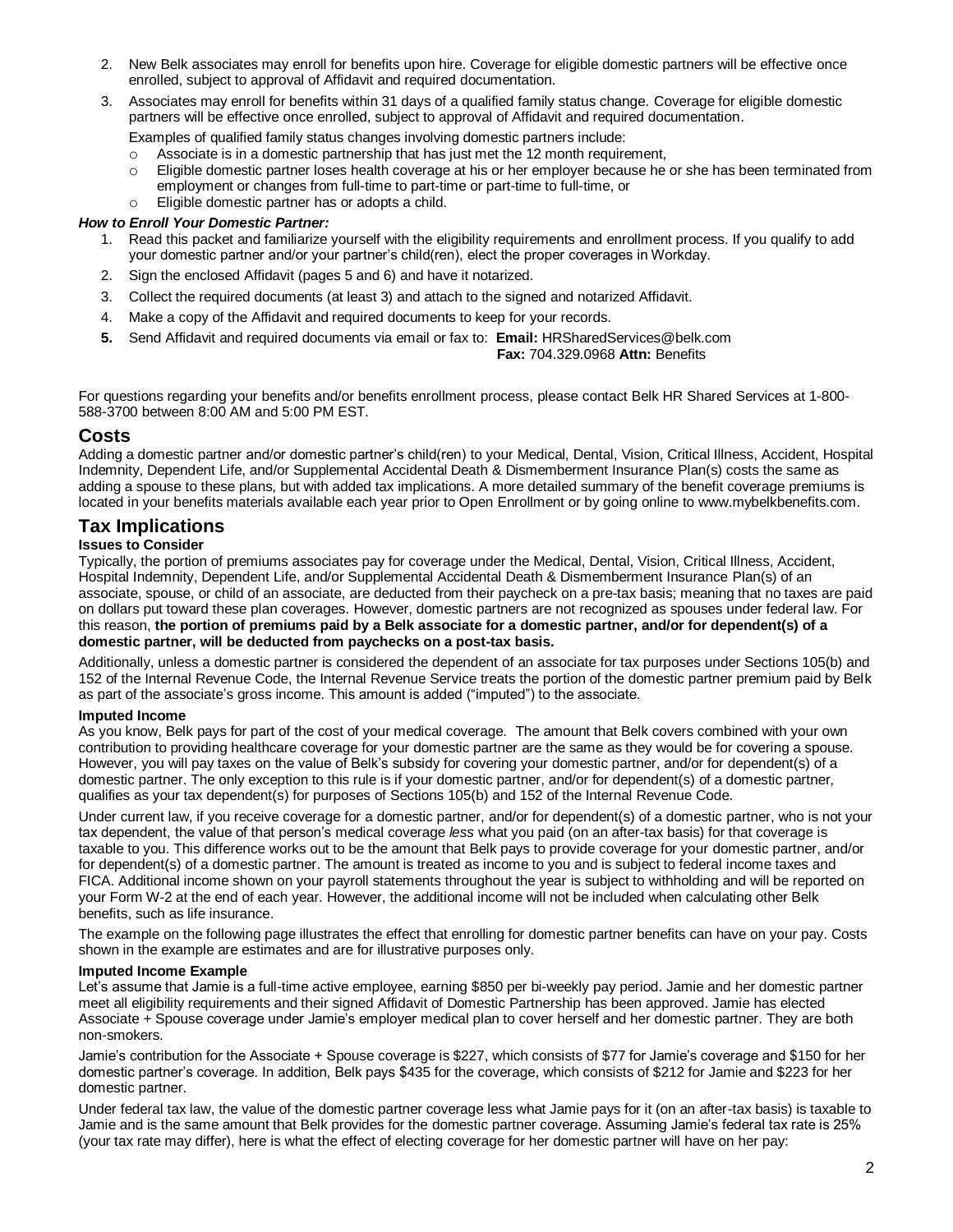| Jamie's bi-weekly pay                                        | \$850.00                               |
|--------------------------------------------------------------|----------------------------------------|
| Less Jamie's contribution for employee coverage (before tax) | $-77.00$                               |
| Plus Belk's contribution for domestic partner coverage       | This is Jamie's imputed                |
| (i.e. imputed income)                                        | +223.00 income being added so that     |
|                                                              | tax can be calculated on it.           |
| Equals Jamie's taxable income                                | \$996.00                               |
| Less federal taxes at 25%                                    | $-249.00$                              |
| Less Belk's contribution for domestic partner coverage       | This is Jamie's imputed                |
| (i.e. imputed income)                                        | $-223.00$<br>income being taken out    |
|                                                              | since it is not real income.           |
| Less Jamie's premium for domestic partner coverage           | Remember, the premium                  |
| (after-tax)                                                  | - 150.00<br>you pay for DP coverage is |
|                                                              | taken on an after-tax basis.           |
| Equals Jamie's take-home pay*                                | \$374.00                               |

\*Assumes no other deductions

# **Common Questions about Domestic Partner Benefits**

# **Why is Belk providing domestic partner benefits?**

Belk is proud to be an equal opportunity employer and strives to meet the needs of associates, regardless of gender, race, age or sexual preference. In an effort to recruit and retain the top talent in the retail industry, Belk must remain competitive, not only with our products and services, but with the talent of our associates. As you know, Belk is a company that cares about people. The success of the Company over the years is a direct result of our associates.

#### **What are acceptable means of proving a legitimate domestic partnership?**

The domestic partnership must meet all of the eligibility requirements outlined in the Required Documentation section of this packet and the Affidavit of Domestic Partnership. Additionally, associates and their domestic partners will be asked to complete the Affidavit of Domestic Partnership, which certifies that both parties meet the eligibility requirements.

#### **Are all Belk benefits available to domestic partners?**

Same-sex and opposite-sex domestic partner benefits with Belk became available January 1, 2018. Belk will be providing coverage for all eligible domestic partners for the Medical, Dental, Vision, Critical Illness, Accident, Hospital Indemnity, Dependent Life, and/or Supplemental Accidental Death & Dismemberment Insurance Plan(s). As always, Belk continuously reviews the benefits available to employees to ensure that the Company is meeting associates' needs. Belk reserves the right to add and/or amend the current benefit package at any time, in order to provide for associates' needs.

#### **Are there additional terms and conditions that apply to the Belk benefits?**

Yes, the terms and conditions of these Belk benefits are described in more detail in the plan document for each such benefit. This enrollment kit is intended to provide only a brief summary of these terms. In the event of any conflict between the terms of this enrollment kit and the terms of the plan document, the plan document will control

# **Termination of Domestic Partnership**

In the event that your domestic partnership ends, associates must notify the Belk Benefits Center [HRSharedServices@Belk.com](mailto:HRSharedServices@Belk.com) or 1-800-588-3700 within 31 days after the end of the domestic partnership. You must sign a Statement of Termination of Domestic Partnership, which can be found in this packet. The completed Statement of Termination must be sent to the Belk Benefits Service Center. Since this event qualifies as a family status change, you will also have the opportunity to make changes to your benefit coverage that are consistent with your family status change. Enrollment must be completed within 31 days after the end of the domestic partnership. Domestic partners and their children do not receive the same treatment under COBRA as a spouse or child of an associate. If the domestic partnership ends, coverage will no longer be offered to former domestic partners and their children.

Please be advised that not providing proper notification of termination of your domestic partnership could be grounds for disciplinary action and retroactive termination of benefits, as described in the Belk medical plan document.

### **Should your partnership dissolve, please fill out the following form and return to HR Shared Services within 31 days.**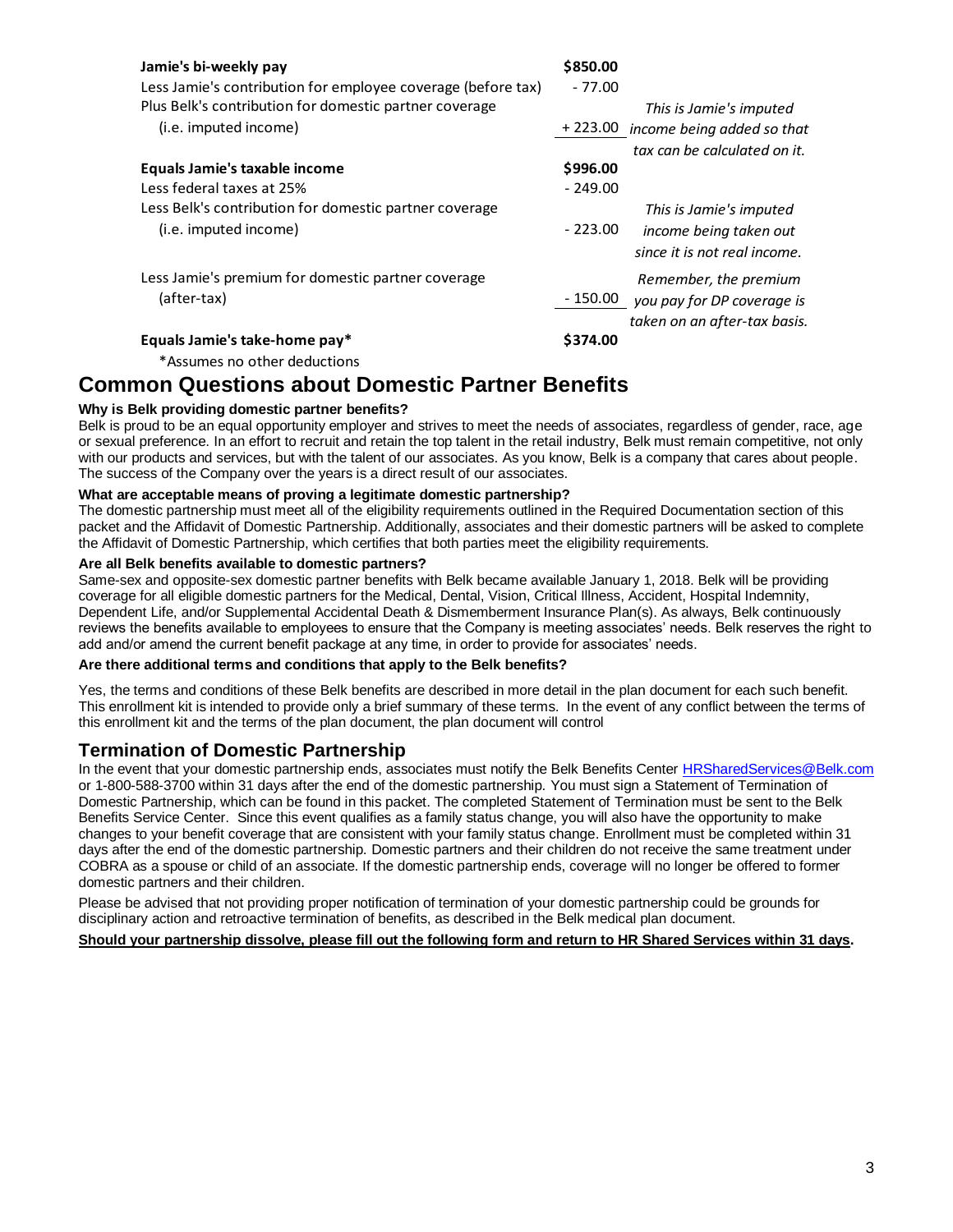# **Statement of Termination of Domestic Partnership**

| Associate's name (print) example retify that my domestic partnership with<br>Associate's name (print)                                                                                                                                                                                                                                                                                   |               |                                                   |                 |     |
|-----------------------------------------------------------------------------------------------------------------------------------------------------------------------------------------------------------------------------------------------------------------------------------------------------------------------------------------------------------------------------------------|---------------|---------------------------------------------------|-----------------|-----|
| Partner's legal name                                                                                                                                                                                                                                                                                                                                                                    |               | has ended and we are no longer domestic partners. |                 |     |
| By signing this Statement of Termination, I understand that my former domestic partner and his<br>or her child(ren) will immediately cease to be covered under the Belk benefits program. I also<br>understand that I am not eligible to enroll a new domestic partner for benefits for at least twelve<br>(12) months after the date in which the previous domestic partnership ended. |               |                                                   |                 |     |
| 1. I mailed my former domestic partner a copy of this notice on ________________________ to                                                                                                                                                                                                                                                                                             |               |                                                   | Date of Mailing |     |
| <b>Domestic Partner Street Address</b>                                                                                                                                                                                                                                                                                                                                                  |               | City                                              | <b>State</b>    | Zip |
|                                                                                                                                                                                                                                                                                                                                                                                         | <b>OR</b>     |                                                   |                 |     |
| 2. My domestic partner died on ______/______/__________.                                                                                                                                                                                                                                                                                                                                | Date of Death |                                                   |                 |     |
| <b>Associate Signature</b>                                                                                                                                                                                                                                                                                                                                                              |               |                                                   | Date            |     |

*Please complete and return this form upon Termination of Domestic Partner Relationship:*

**Email: [HRSharedServices@Belk.com](mailto:HRSharedServices@Belk.com)**

**Fax:** 704.329.0968 Attn: Benefits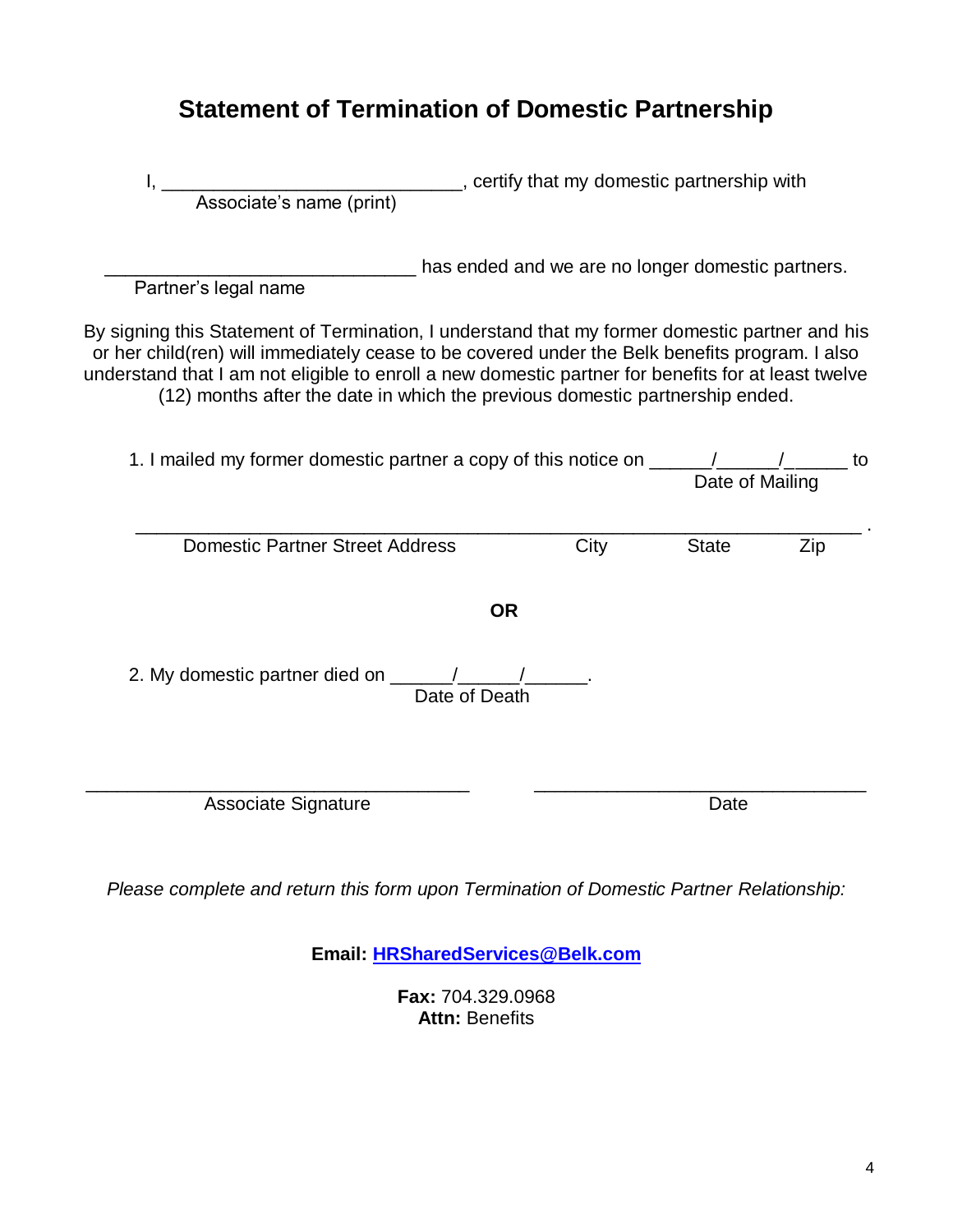

# **Affidavit of Domestic Partnership**

### **I. Declaration**

We, \_\_\_\_\_\_\_\_\_\_\_\_\_\_\_\_\_\_\_\_\_\_\_\_\_\_\_\_\_\_\_\_\_\_\_\_\_ and \_\_\_\_\_\_\_\_\_\_\_\_\_\_\_\_\_\_\_\_\_\_\_\_\_\_\_\_\_\_\_\_\_\_\_\_\_,

Associate Name (print) and a Domestic Partner Name (print)

certify that we are domestic partners in accordance with the following criteria and are applying for benefits coverage as domestic partners under Belk Benefits Program.

# **II. Status**

- 1. We are in an exclusive, committed relationship and have been so for twelve (12) months or longer.
- 2. We are at least 18 years old and mentally competent to consent to contract.
- 3. We are not legally married to, or the Domestic Partner of, another person under either statutory or common law.
- 4. We are not so closely related that legal marriage would otherwise be prohibited.
- 5. We reside together in the same residence and intend to do so indefinitely.
- 6. We share financial obligations and are responsible for the welfare of one another. Our financial interdependence and shared obligation is illustrated by our providing three required documents to demonstrate two or more of the following five conditions. We have provided documentation to prove the following conditions are true (please circle):
	- a. Common or joint ownership of a residence. (Example: Lease, title/deed, mortgage)
	- b. One or both of us have designated the other as primary beneficiary for life insurance or retirement contracts
	- c. One or both of us have designated the other as primary beneficiary in our wills
	- d. Durable property and healthcare power of attorney
	- e. Joint ownership of motor vehicle, joint bank account, or joint credit account
- 7. We understand that as domestic partners we are subject to the same enrollment window period governing all associates who are covered by or applying for benefit plan coverage. A thirty-one (31) day limit on the enrollment period beginning on the date of the event applies to births, adoptions, and domestic partnerships.

#### III. **Change in Domestic Partnership**

- 8. We agree to notify Belk Benefits if there is any change in our status as domestic partners as certified in this statement which would make the domestic partner no longer eligible for benefits (for example, a change in joint-residence or if we are no longer each other's domestic partner). We will notify Belk within thirty-one (31) days of such change by filing a Statement of Termination of Domestic Partnership. The Statement of Termination shall affirm that the domestic partnership status is terminated as of its date of execution and that a copy of the Statement of Termination has been mailed to the other party by the domestic partner authorizing such action.
- 9. After such termination, I \_\_\_\_\_\_\_\_\_\_\_\_\_\_\_\_\_\_\_\_\_\_\_\_\_\_\_\_\_\_\_\_\_\_\_\_\_, understand that a

# Associate Name (print)

 subsequent Affidavit of Domestic Partnership cannot be filed until 12 months after a Statement of Termination has been filed with the Belk HR Shared Services Department.

# IV. **Acknowledgements**

- 10. We understand that any false or misleading statements made in order to receive benefits for which we do not qualify may be subject to disciplinary action up to and including termination as well as other legal remedies.
- 11. We have provided the information in this statement for use by the Belk's Benefits Department for the sole purpose of determining our eligibility for benefits under Belk's Benefits Program. We understand the terms of Belk's Benefits Program will control if a conflict exists.